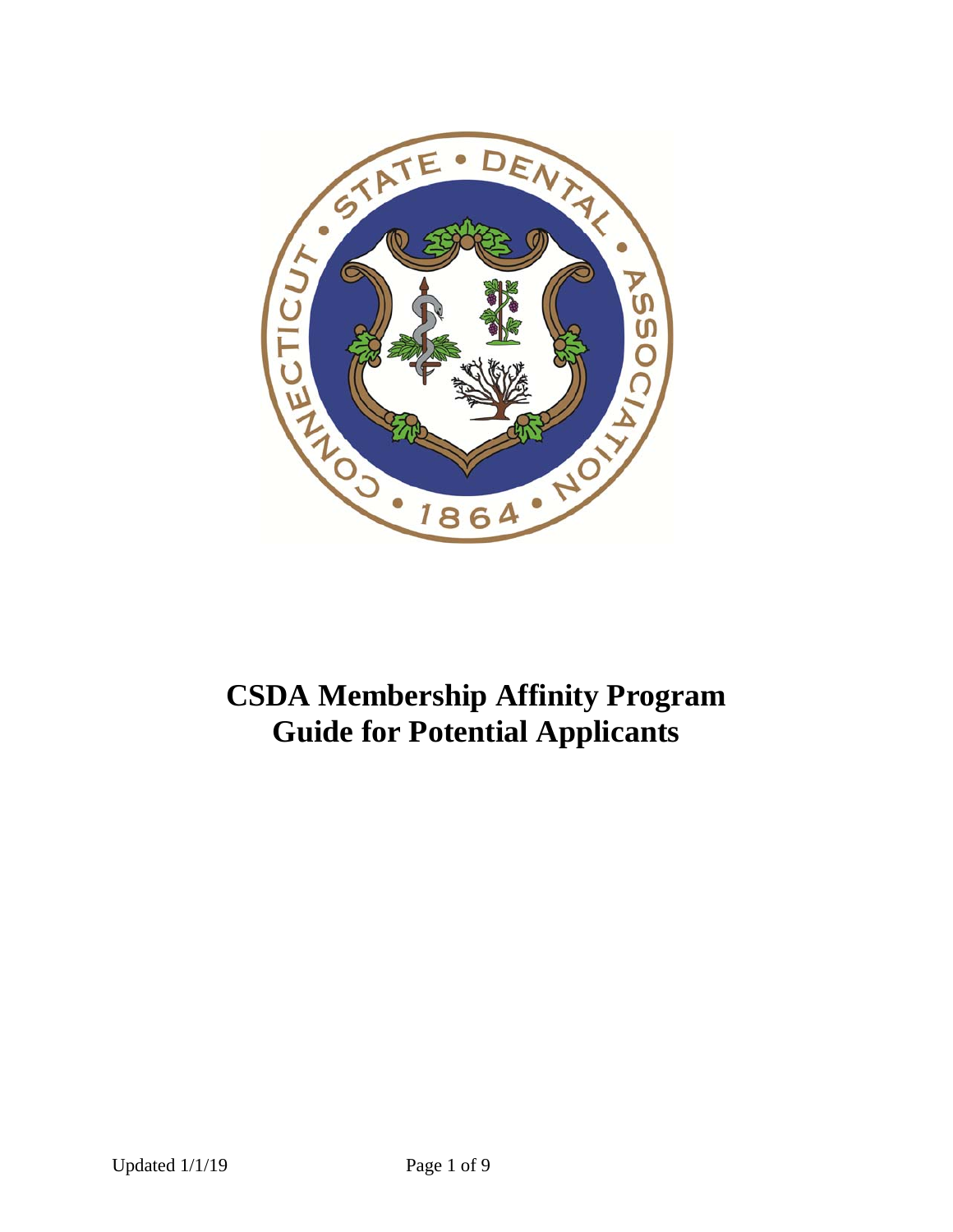#### **Introduction**

Thank you for your inquiry about an endorsement from the Connecticut State Dental Association. The CSDA is a statewide professional membership association for dentists and their staff. We are a constituent state society of the American Dental Association and work together with our twenty-two local component societies throughout Connecticut to protect the interests of our members, their patients, and the oral health care community.

As a professional membership association our first responsibility is to our members. We want to ensure that our members are completely satisfied with the work we do on their behalf. Naturally, this also extends to any products or services our members may receive from other companies that work in conjunction with the CSDA. Therefore, we must be highly selective when it comes to granting requests for an endorsement by our organization.

This document has been developed to educate interested parties on our association, the expectations we have for those businesses we endorse, and the access we can provide to our members. Since we receive many inquiries from companies that wish to offer a product or service to our members, we have established a formal review process to ensure that our endorsements will enhance the value proposition we offer to our members. If you are interested in participating in our Membership Affinity Program, please review the information in this document and respond in writing to the questions listed on page 8.

#### **Background Information on the Connecticut State Dental Association**

The CSDA was established in 1864 to help dentists provide the highest quality oral health care to their patients. As a professional association we are engaged in a wide range of activities on behalf of our members including the following:

*Professional Development:* Each year we recruit nationally recognized speakers from across the country and bring them to Connecticut to educate our members on the latest scientific research, clinical procedures, and practice management issues.

*Legislative Advocacy:* The CSDA educates policy makers on oral health care issues and works closely with a number of state agencies including the Department of Public Health and the Department of Social Services.

*Annual Meeting and Trade Show:* Over 2,000 dental professionals from across the region attend our Annual Meeting. Each year we offer over 50 courses during the conference and our trade show features 132 exhibits from a variety of vendors.

*Promoting Oral Health Care:* The CSDA disseminates information on a wide range of oral health care topics to our members and the general public.

*Insurance Programs:* We provide our members with access to a wide range of insurance and retirement programs for dentists, their families, and staff.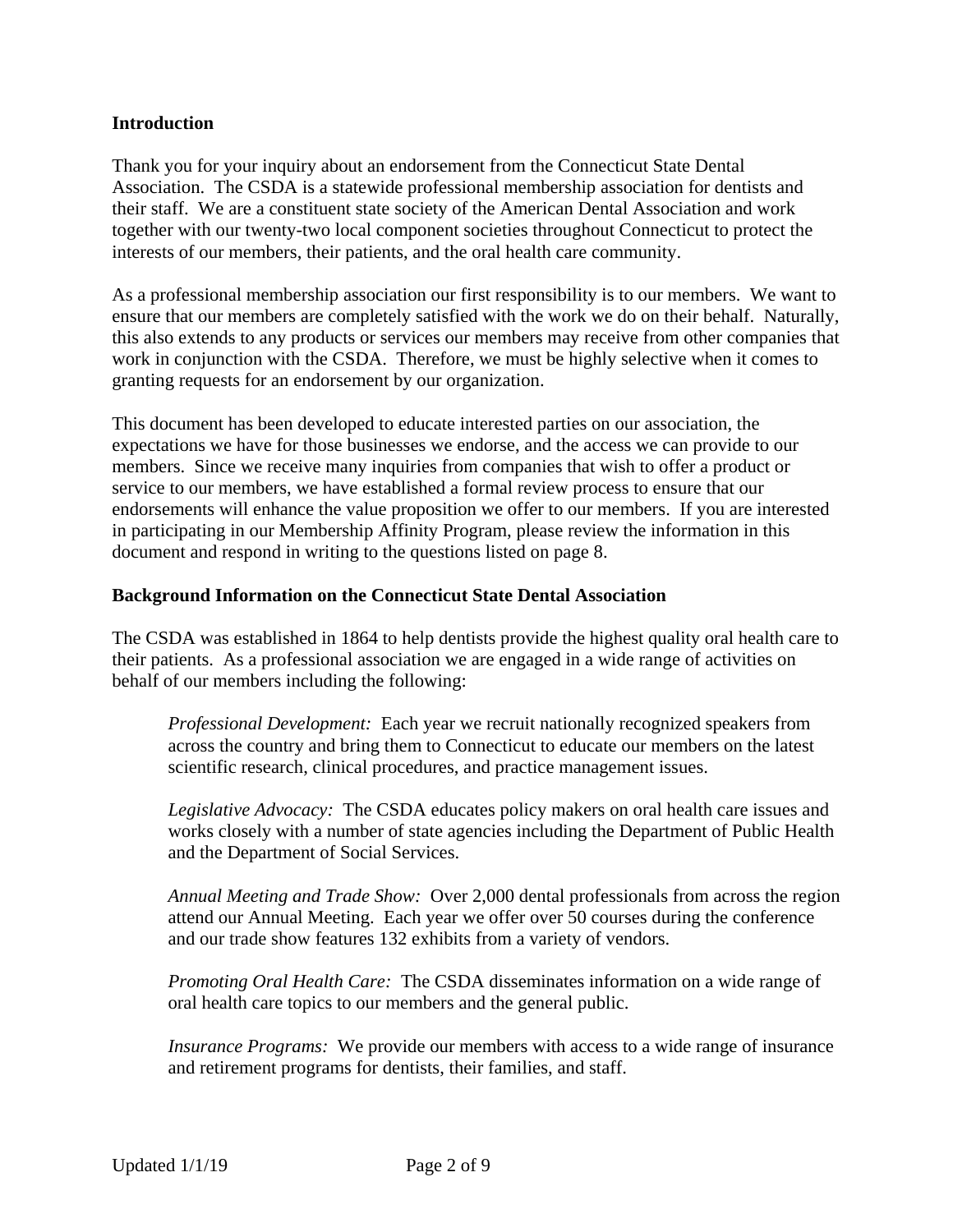*Communications:* The CSDA disseminates news and information to our members through our website, bi-weekly e-newsletter, quarterly news magazine, periodic direct mailings, and other channels of communication.

# **Membership Profile**

We have approximately 2,300 members. The following are some key statistics about our key membership categories:

*Active Licensed Members:* The CSDA has 1,617 members who are licensed and actively practicing dentistry within Connecticut. This represents 69% of the total market share of those in Connecticut who could fall within this category. In comparison, the American Dental Association's total market share for licensed and actively practicing dentists across the county is 63%.

These active licensed members include 1,186 general practitioners (66% market share) and 490 are specialists (78% market share).

*Retired Members:* The CSDA also has 590 retired members who are not currently practicing dentistry. These members continue to maintain their membership in our association in order to preserve their access to critical membership benefits and remain connected to the oral health care community. This demographic may be especially appealing to those businesses that are marketing products or services for personal rather than professional use.

We also have additional members in various smaller categories including graduate students, dentists practicing out of state, etc.

# **Membership Affinity Program**

Businesses seeking to market their products or services to dentists and other oral health care professionals often turn to the CSDA for assistance. As a result our association offers advertising space in our publications, sponsorship of CSDA events, banner advertisements on our website, and other marketing opportunities. However, if a business is looking for that extra edge that will make their advertising stand out and draw interest from the dental community, they may seek our endorsement of their product or service.

We have established the Membership Affinity Program to carefully review any requests from businesses seeking our endorsement of their product or service. Our members place a great deal of trust in our association. While we are interested in leveraging the buying power of our members in order to assist them in obtaining access to significant discounts, we also want to preserve the trust and good will we have with our members. Therefore, we only want to work with businesses that share our high standards and who can satisfy our members' needs.

The goal for this program is to help create a win-win situation in which endorsed businesses profit from the volume of sales to the oral health care community while our members receive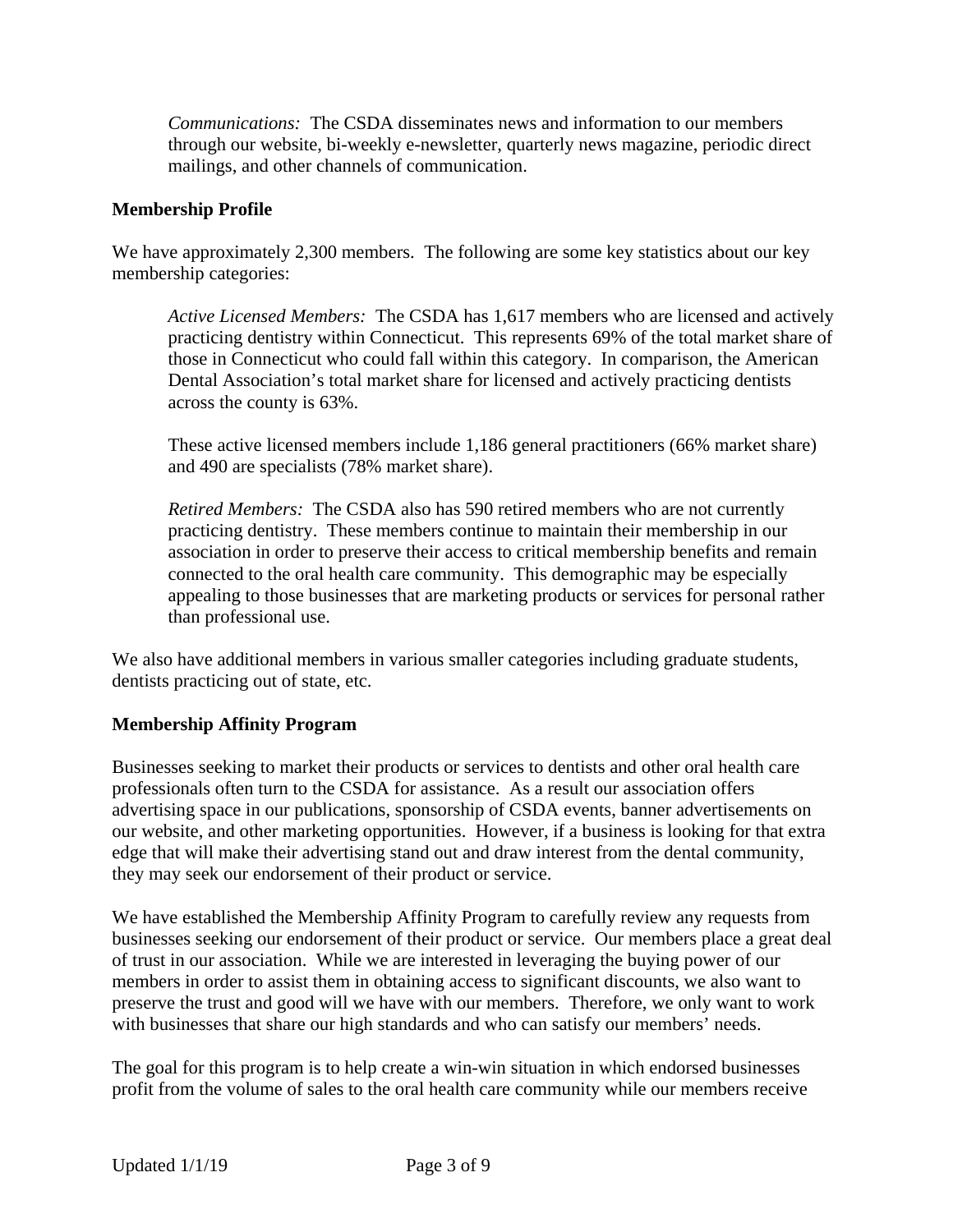discounted prices on quality products and services. We also wish to develop this program as a source of non-dues revenue so that we can continue to strengthen our association and better serve our members.

#### **Parameters of Endorsement**

The CSDA has developed specific parameters for the types of proposals that will be considered for inclusion in the Membership Affinity Program. Products and services that are clinical or scientific in nature, including dental equipment, are not eligible for this program. We will also not consider anything that may be duplicative of the benefits we provide to our members. This includes, but is not limited to, continuing education courses, insurance, or investment products. Businesses interested in offering the latter should contact the appropriate CSDA staff person to obtain information about how we select any outside vendors we may use to help us deliver these programs to our members.

# **What We Look For When Reviewing a Proposal**

The CSDA will only consider proposals that have all of the following attributes:

*Experience with the Oral Health Care Community*: We are looking for firms that have prior experience serving the needs of the oral health care community. Endorsements or recommendations from dental societies in other states are preferred but not required.

*Membership Benefit*: The product or service must either help dental practices operate smoothly and efficiently, or deliver exceptional personal value to dentists and their staff members.

*Demonstrated Need:* There must be a clear and proven need for this product or service among a significant portion of our members.

*Unique Member Offer*: The product or service offered to our members must be more attractive than what they can find on their own in the general marketplace. We have a strong preference for discounted "members only" pricing that reinforces the value of membership in our association. However, in very limited circumstances we may also consider exceptional proposals that offer our members enhanced, personalized services that are unavailable to other customers.

#### **Requirements for Endorsement**

#### *Responsive Customer Service*

Our members hold us to the highest standards and expect us to act on their behalf. They will not hesitate to voice their opinions if they are dissatisfied with a product or service. In the event that our members are dissatisfied with a CSDA endorsed product or service, they may demand that we become involved in the dispute. Our success as a membership association depends upon our ability to respond to our members' needs and assist them in resolving these disputes to their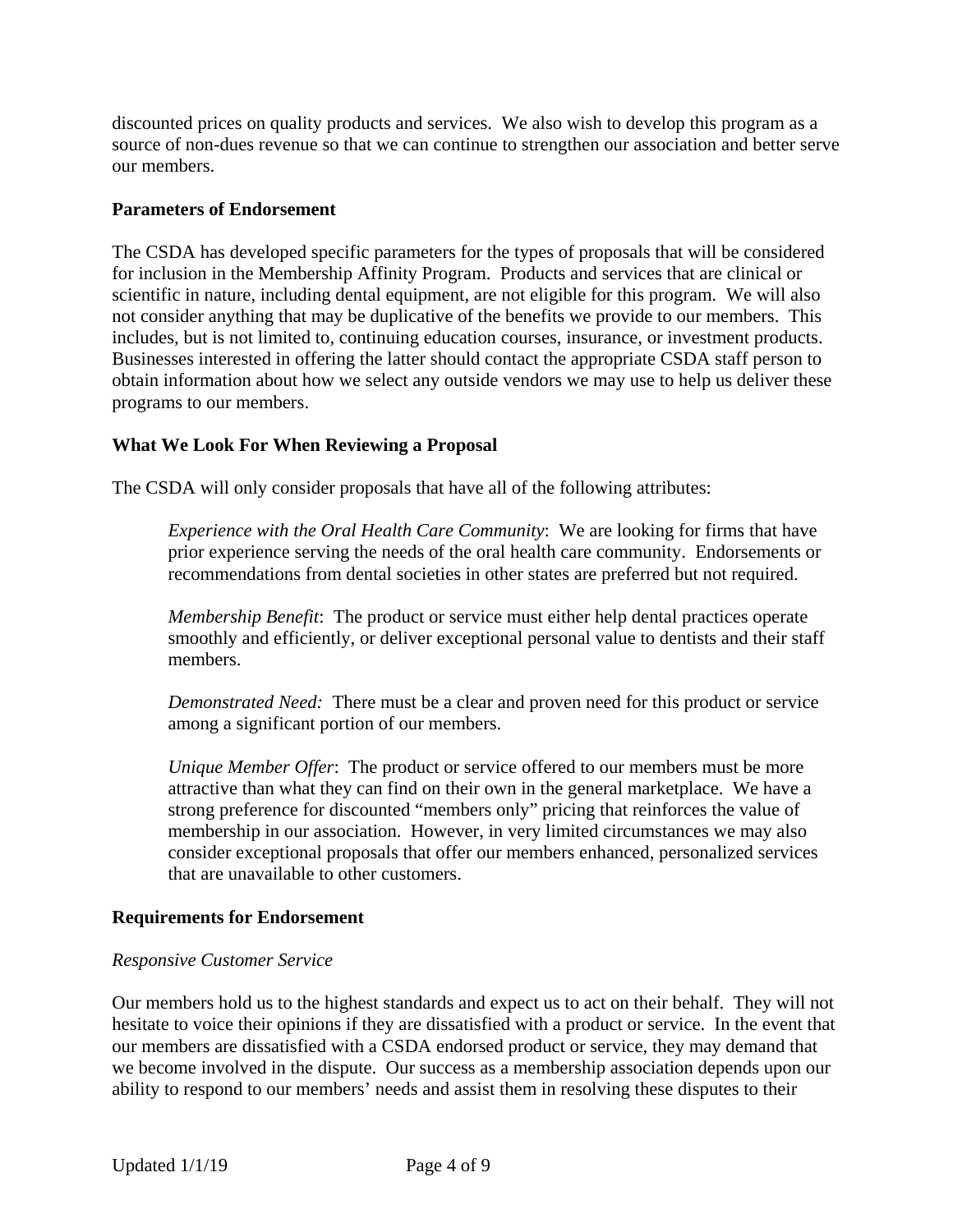satisfaction. Therefore, we expect firms to be very responsive to our needs and the complaints of our members.

Any dissatisfied members must be treated seriously and responded to in a timely manner. Firms participating in our Membership Affinity Program are expected to maintain a sufficient number of trained customer service representatives to handle the business generated by our members. If the CSDA is contacted about a situation, we will expect that a senior management official with decision-making authority will respond quickly to any inquiries we may have. We also expect that all reasonable complaints from our members will be resolved to our members' satisfaction.

# *Financial Costs*

The CSDA is open to considering various options for compensating our association for the support we will provide to an endorsed product or service. However, we will require a minimum annual revenue guarantee in the event that the proposed compensation is based on royalties from sales or other variable payment models.

#### *Marketing Commitment*

Endorsed companies are expected to actively market their services directly to our members. While we will promote our Membership Affinity Program to our members, these efforts are designed to complement rather than substitute for each participant's own marketing campaign. Endorsed businesses are required to submit an annual marketing plan that outlines the steps they will take to market their products or services to our members. This plan should outline the businesses' own outside marketing activities and detail their plans for using CSDA resources (i.e. our mailing lists, advertising space in our magazine, attendance at CSDA events, etc.) to reach our members. While there is no minimum marketing investment required, we expect endorsed companies to take advantage of the opportunities we provide to help them reach our members.

Participating businesses are also required to submit a proof of all marketing materials including, without limitation, advertisements in publications, postcards, brochures, flyers, banner ads, or emails that reference our endorsement or that are distributed to our members. The CSDA must be provided with a reasonable amount of time to review and approve these materials prior to their distribution. These steps will allow us to ensure that our members do not receive any objectionable materials and that our name or logo is used in a manner consistent with the agreement between our organizations.

The CSDA also requests that each endorsed company identify an experienced relationship manager to serve as the primary liaison with the CSDA. The relationship manager shall be available to discuss and address any concerns we may have regarding specific advertising pieces, operational issues, and customer service complaints.

#### *Reports and Records*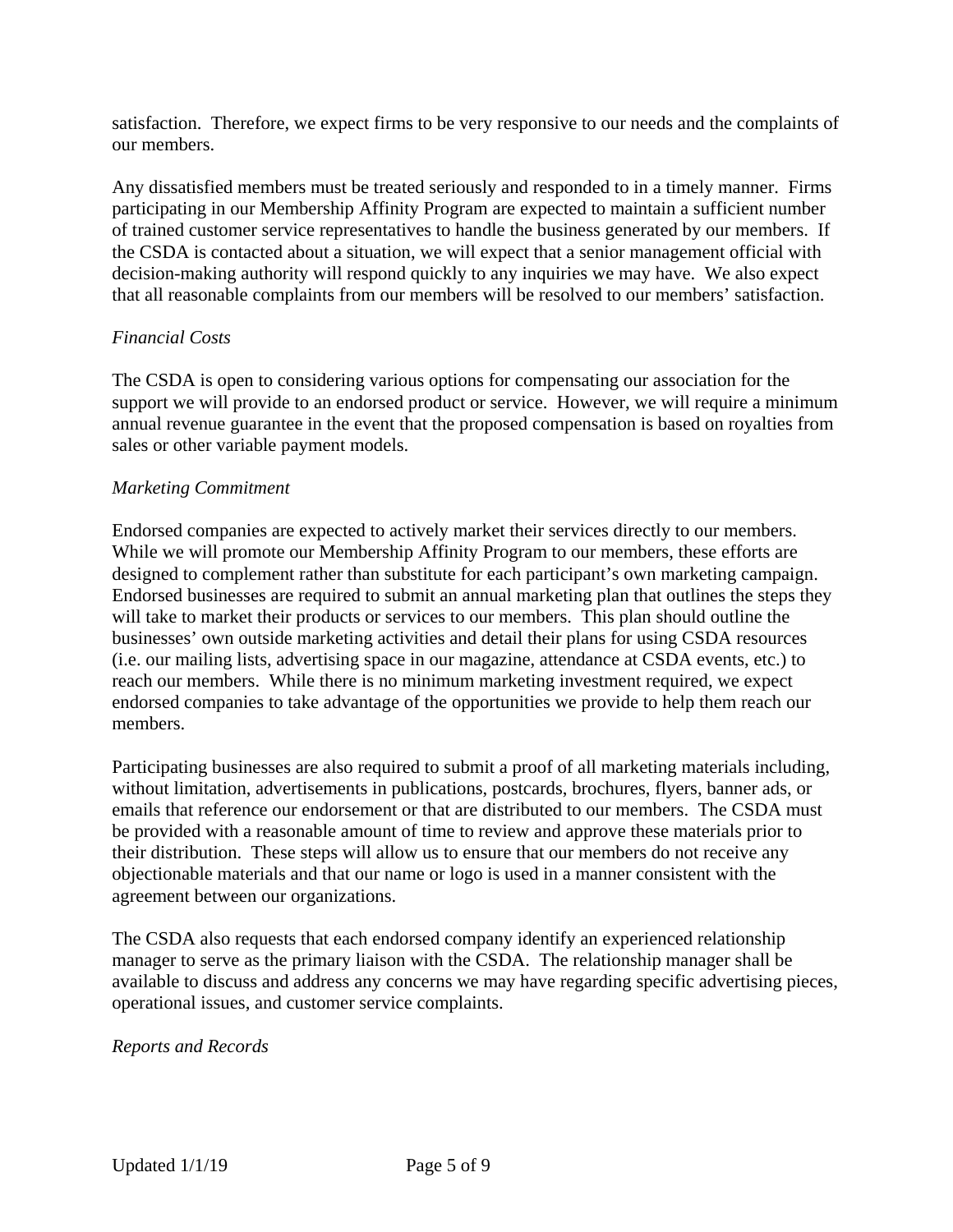The CSDA requires that endorsed businesses submit an annual report that details the number of new or renewing customers they have from within our membership. This type of data is essential to measuring the success of our program and for our own efforts to promote endorsed products or services.

# *Contractual Requirements*

It is important to note that the CSDA has several contractual requirements with regard to the agreements that we negotiate for our Affinity Membership Program. The following is a list of these contractual requirements:

*Connecticut Law and Venue*: We will require that the contracts we sign stipulate that the agreement shall be interpreted in accordance with Connecticut law and that any cause of action arising under the contract must be filed in a Connecticut court.

*Copyrights and Trademarks*: Endorsed firms will be given a license to use our association's name and logo in their advertisements. Therefore, we will require specific language be used in the agreement to protect our ownership interest in these assets. In the event that the agreement is terminated at a later date, we will also require that all existing marketing materials with our name or logo, or that indicate our previous endorsement, be returned to the CSDA for destruction.

*Review of Marketing Materials:* We reserve the right to review and approve all marketing materials that reference our endorsement or that are distributed to our members. We will do not unreasonably withhold our approval but will seek to avoid any potential backlash against advertisements that our members may find objectionable or that may misrepresent the intent of our endorsement.

*Set Contract Terms:* We require that all agreements have a set contract term and will not accept any automatic renewal language in the contract.

#### **The Benefits of Participating in our Membership Affinity Program**

The following are a few examples of what companies can expect to receive when they become a part of the CSDA Membership Affinity Program.

#### *CSDA's Endorsement*

Those businesses that satisfy our high standards and accept the conditions of our Membership Affinity Program will receive the CSDA's endorsement. Endorsed business will receive a license to use the CSDA's logo in their advertisements. They will also be permitted to reference our endorsement in their marketing materials.

#### *Membership Lists*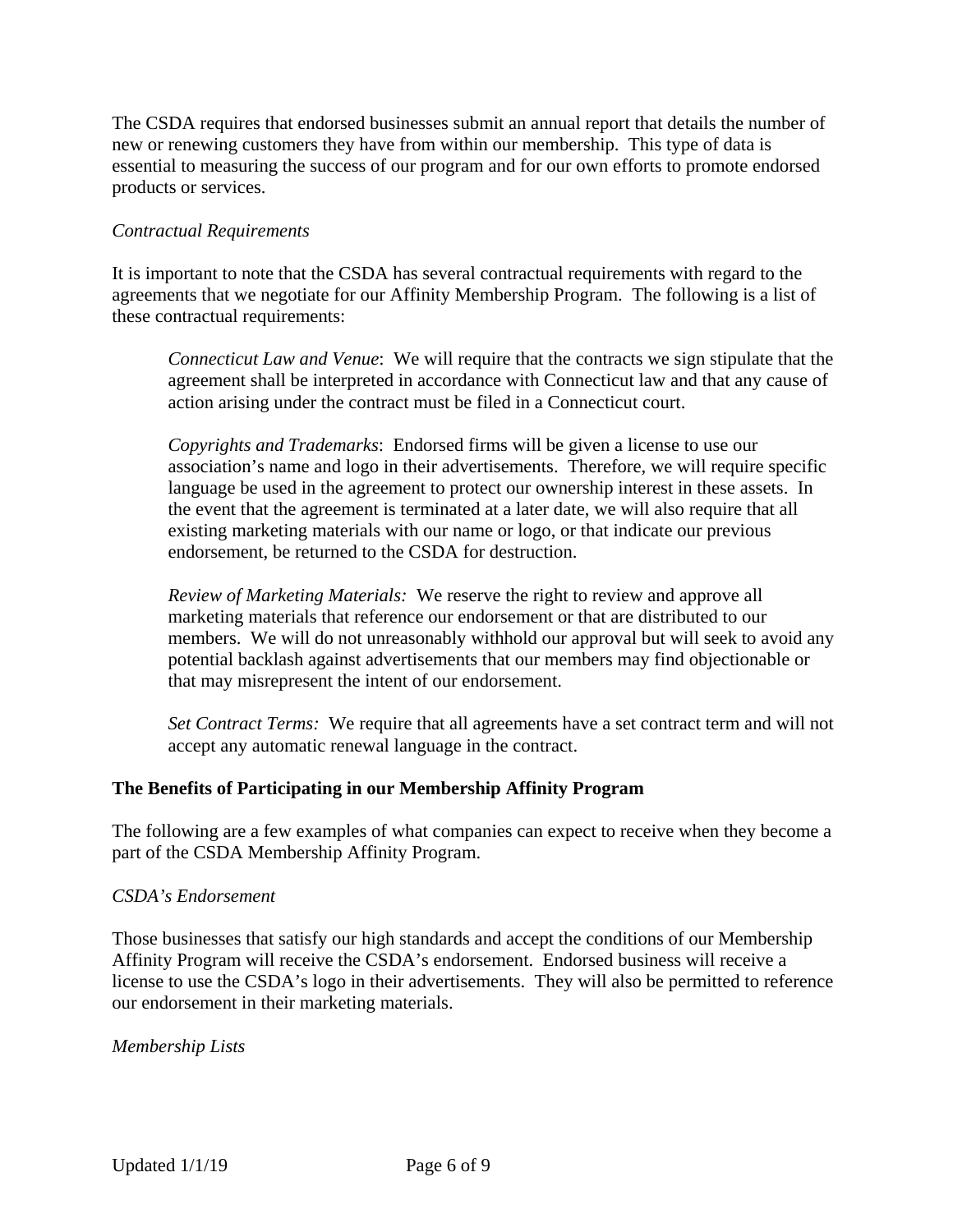Endorsed companies will have access to our membership mailing lists. The CSDA will provide a complimentary mailing list for the firms use in a direct mail marketing campaign to our members. Each participating firm may request an updated membership list every six months during the term of their agreement with the CSDA. The CSDA also offers enhanced services to endorsed business that can provide them with access to mailing lists that are segmented by membership type, specialty, age, or other demographic criteria that is tracked within our membership database.

# *General Advertising Opportunities*

The CSDA currently offers businesses a number of options for marketing their products and services to our members. However, businesses which participate in our endorsement program will be given the first opportunity to secure the following advertising opportunities as they become available (i.e. existing contracts or agreements expire with non-endorsed firms):

*Advertisements in Association Publications*: The CSDA offers advertising space in our quarterly new magazine, bi-weekly e-newsletter, website, and annual convention program.

*Sponsorship and Booth Space:* Businesses may officially sponsor our events. We also rent booth space at some of our events including the CSDA Annual Meeting, Package Program Series, and the New Dentist Outreach Events.

The CSDA is also open to negotiating contractual requirements which guarantee the endorsed business specific advertising opportunities that are identified within any final agreement between our organizations.

#### *Exclusive Advertising Opportunities*

The CSDA has also reserved specific advertising opportunities for the promotion of our Membership Affinity Program including the following:

*New Membership Packets:* All new and prospective members receive an informational package that describes our association, our services, and the benefits of membership. Firms that participate in the Membership Affinity Program will be identified on an insert that promotes our endorsement program. Endorsed firms may also supply the association with specific marketing materials (flyers, brochures, etc.) to be included within this promotional package.

*Website Placement and Links:* The CSDA hosts a special page on our website to promote firms that participate in our Membership Affinity Program. This page will include a write-up that briefly identifies each endorsed product or service along with the special discounts or enhanced services that are available to CSDA members. We will also include a link from our website to any website or specific landing page identified by the endorsed firm for the placement of online orders.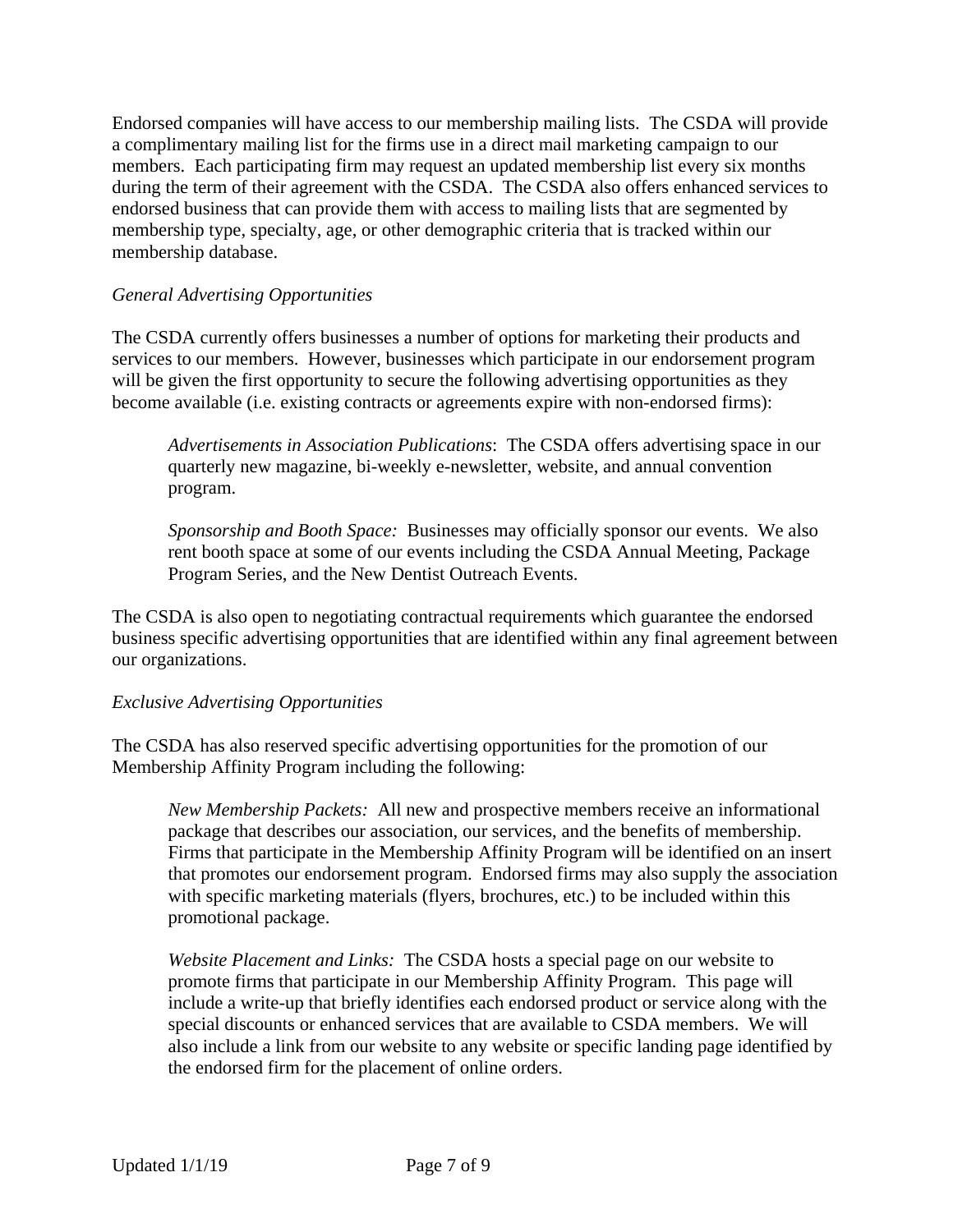*Distribution at CSDA Events:* The CSDA will distribution information on our Membership Affinity Program at all CSDA events. Endorsed firms may also supply the association with specific marketing pieces (flyers, brochures, etc.) that can be made available to members attending these events.

#### **Proposal Review Process**

The following are the steps we follow when reviewing an application to join our membership affinity program:

*Answering the Questionnaire:* Our review process starts when a firm completes the questionnaire found on page 8 of this document and submits it to our association along with other background information on their product or service.

*Screening the Proposals:* These materials will be emailed to the CSDA Membership Affinity Committee for their review. If two of the five committee members indicate that the firm may be a fit for our program, our staff will contact the firm to schedule a meeting with the committee.

*Committee Presentation:* During this stage of our process, representatives from the firm make a presentation directly to the committee. If a majority of the committee is satisfied with a proposal, they will recommend that our Board of Governors authorize staff to negotiate an endorsement agreement with the firm.

*Further Research:* In some cases the CSDA Membership Affinity Committee may conduct additional research before reaching a decision on a specific proposal. This may include instructing staff to obtain additional information from the firm or gather information from our members about the vendors they currently utilize.

*Board Approval:* The Board of Governors will review a confidential report from the Membership Affinity Committee on the firm's proposal. In the event they approve the committee's recommendation, the Board will issue negotiating instructions to our staff.

*Contract Negotiation:* CSDA staff will negotiate an agreement with the applicant pursuant to instructions that are issued by the Board of Governors. Upon the successful completion of these negotiations, the applicant's firm will join our membership affinity program.